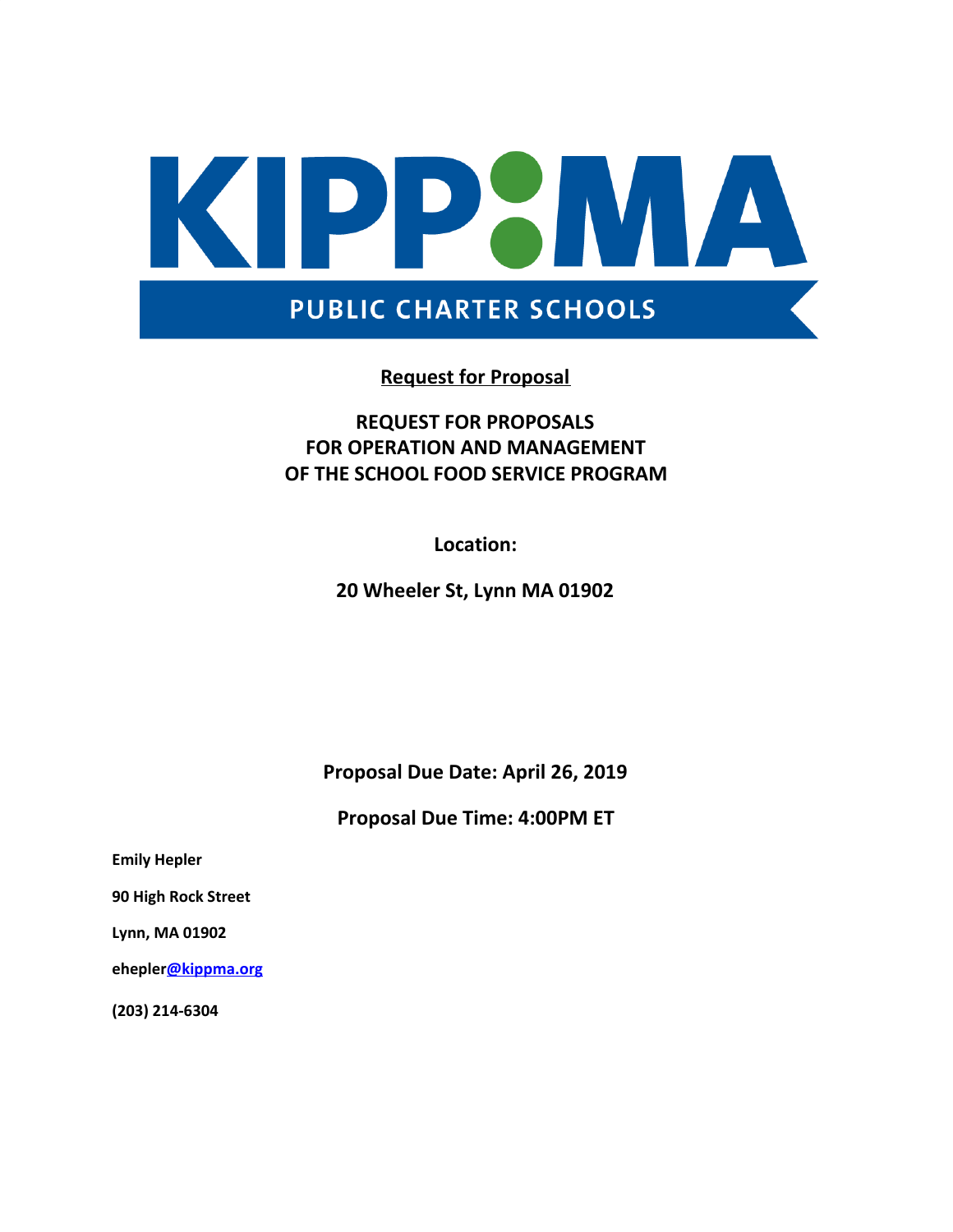

# **TABLE OF CONTENTS**

<span id="page-1-0"></span>

| <b>TABLE OF CONTENTS</b>                  | $\mathbf{1}$   |
|-------------------------------------------|----------------|
| <b>SECTION 1: INTRODUCTION</b>            | $\overline{2}$ |
| 1.1 Introduction                          | $\overline{2}$ |
| 1.2 About KIPP MA                         | $\overline{2}$ |
| <b>SECTION 2: GENERAL INFORMATION</b>     | 3              |
| 2.1 School Information                    | 3              |
| 2.2 Scope of Work                         | 3              |
| 2.3 Vendor Responsibilities               | 4              |
| 2.4 School Responsibilities               | 5              |
| <b>SECTION 3: PROPOSAL SPECIFICATIONS</b> | 6              |
| 3.1 Contract Period                       | 6              |
| 3.2 Proposals Must Include                | 6              |
| <b>SECTION 4: SELECTION OF VENDOR</b>     | $\overline{7}$ |
| 4.1 Selection Criteria                    | $\overline{7}$ |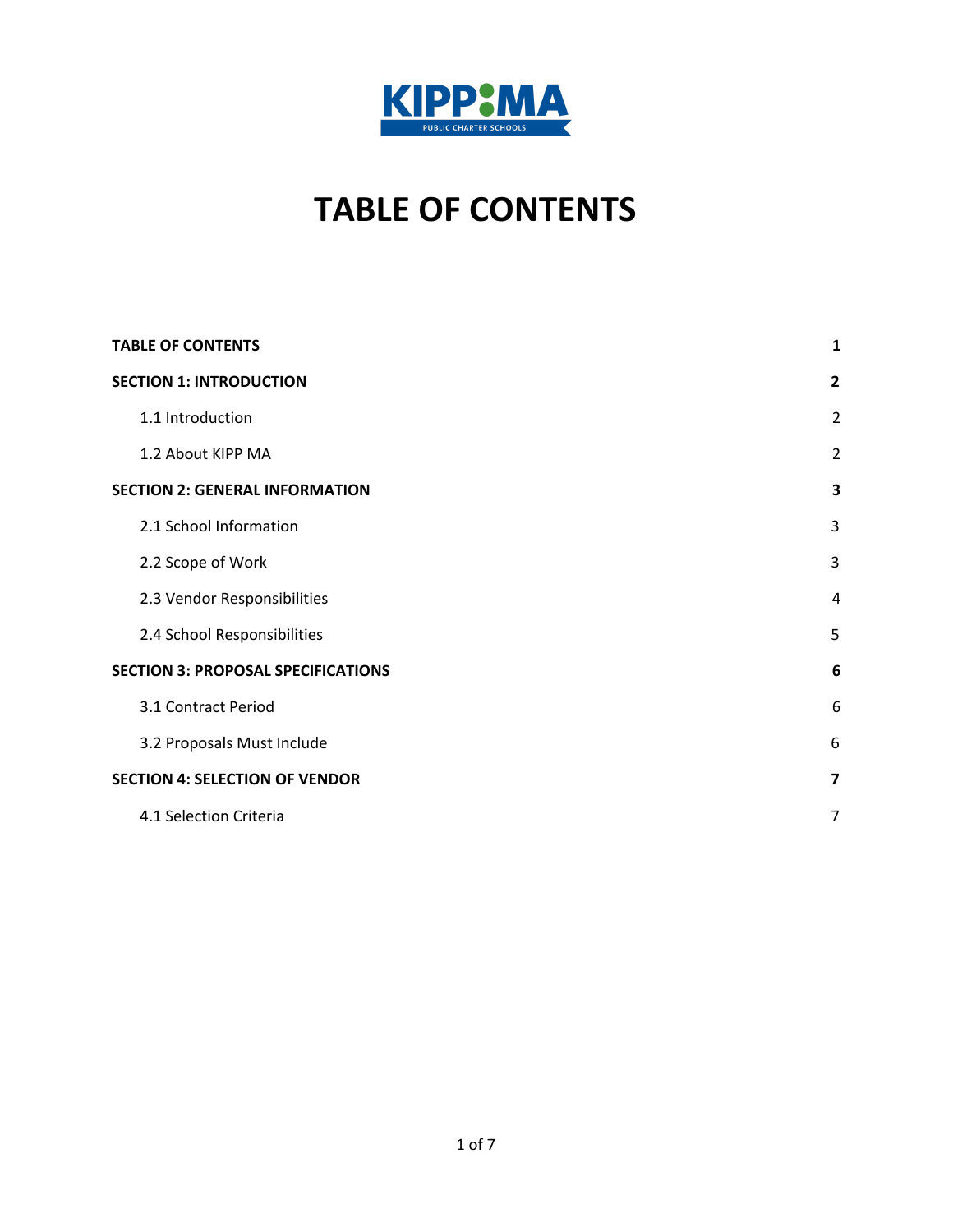

# **SECTION 1: INTRODUCTION**

#### <span id="page-2-1"></span><span id="page-2-0"></span>**1.1 Introduction**

KIPP Academy Lynn Charter School (herein referred to as "KIPP Academy Lynn") is soliciting Proposals for the Operation and Management of the School Food Service Program for their high school campus (KIPP Academy Lynn Collegiate) in the 2019 - 2020 School Year. The term of the contract will be for one (1) year with four (4) options of one-year renewals for up to a total of five (5) years. Proposals must be submitted on or before April 5, 2019 at 4 pm.

The SFA will award the contract to the most advantageous proposal from a responsible and responsive offer or, taking into consideration both the price and the evaluation criteria set forth. KIPP Academy Lynn reserves the right to waive any informality in any proposal and to reject any or all proposals that do not meet the minimum criteria that will be used to evaluate the proposals. KIPP Academy Lynn also reserves the right to reject any or all proposals if it determines it to be in the best interest of KIPP Academy Lynn to do so. Bid documents may be obtained by Emily Hepler at ehepler@kippma.org.

#### **SUBMISSION DUE DATE: APRIL 26, 2019 BY 4 PM**

#### <span id="page-2-2"></span>**1.2 About KIPP MA**

KIPP Academy Lynn is part of a non-profit network of college preparatory, public charter schools educating students across grades K-12 in Lynn and Boston. Comprised of two elementary, two middle, and one high school, we have an 15-year track record of preparing students in educationally underserved communities for success in college and life. Our schools are part of the free public school system and enrollment is open to all students.

In the 2019 - 2020, KIPP Academy Lynn will be located at:

● **20 Wheeler St, Lynn MA 01902**. KIPP Academy Lynn Collegiate serves over 480 students within a grade span of 9-12.

We are part of a national network of 224 KIPP schools educating nearly 100,000 students on their path to and through college, careers, and life. For more information about our schools, please visit [www.kippma.org](http://www.kippma.org/).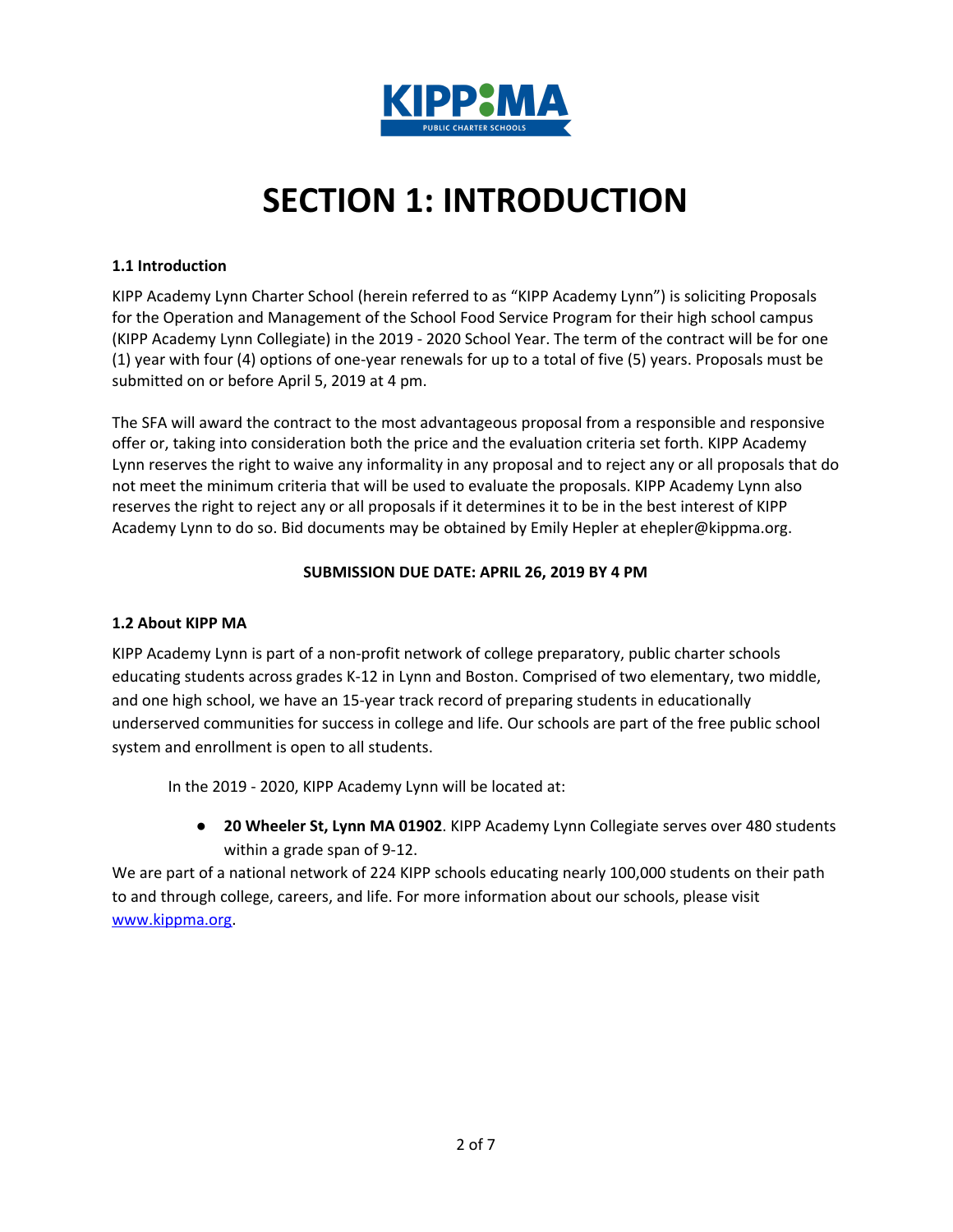

### <span id="page-3-0"></span>**SECTION 2: GENERAL INFORMATION**

#### <span id="page-3-1"></span>**2.1 School Information**

KIPP Academy Lynn Collegiate has 1 campus and serves grades 9 - 12. Enrollment for October 2019 is projected to be approximately 488 students. KIPP Lynn offers breakfast, lunch, and snack. Breakfast is served from: 07:30 - 8:30 am, Lunch is served from: 11 am - 1 pm, and Snack is served from: 3:30 - 4 pm.

Service Days:

- Breakfast- 185 school days, Monday Friday
- Lunch- 185 school days, Monday Friday
- Snack, Approximately 150 school days, Monday, Tuesday, Thursday, Friday

#### <span id="page-3-2"></span>**2.2 Scope of Work**

KIPP Academy Lynn is seeking an organization that is familiar with the following programs:

● The National School Lunch Program (NSLP)

The ideal food vendor will have the following qualifications:

| 卪<br>ß. | Provide fresh, nutritious, tasty, and<br>visually appealing meals.<br>Provide fresh fruit and/or vegetable with | 卪  | NSLP compliant meals/snacks (all meals<br>must be eligible for state and federal<br>reimbursement). |
|---------|-----------------------------------------------------------------------------------------------------------------|----|-----------------------------------------------------------------------------------------------------|
|         | every meal.                                                                                                     | ß. | NSLP menu recordkeeping and planning                                                                |
| 卪       | Provide lowfat or nonfat milk with each                                                                         |    | necessary to receive reimbursements.                                                                |
|         | meal.                                                                                                           | ?  | Be familiar with State and Federal                                                                  |
| 卪       | Provide appropriate utensils and napkins                                                                        |    | regulations pertaining to operations in a                                                           |
|         | as needed for the meals.                                                                                        |    | school setting.                                                                                     |
| R       | Provide consistent quality control.                                                                             | 2  | Comply with all state, county and city                                                              |
| 卪       | Provide nutrition advocacy.                                                                                     |    | health and sanitation requirements. KIPP                                                            |
| 卪       | Provide responsible and responsive                                                                              |    | Academy Lynn reserves the right to                                                                  |
|         | account manager.                                                                                                |    | inspect Vendor's facilities at any time                                                             |
| П       | Has previous experience working with                                                                            |    | during the contract period.                                                                         |
|         | multiple school sites.                                                                                          | 卪  | Has valid certifications and insurance                                                              |
|         |                                                                                                                 |    | documents.                                                                                          |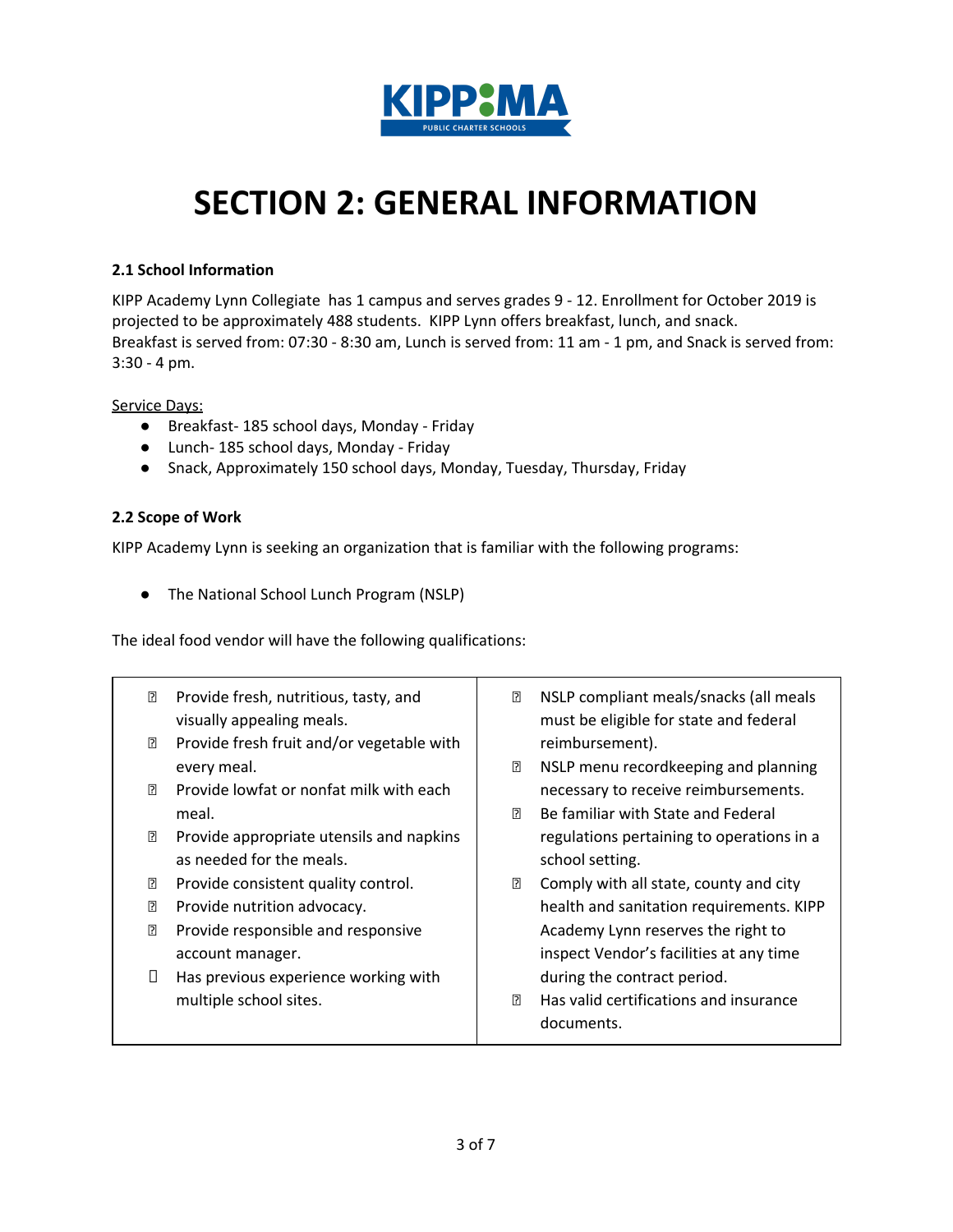

#### Food qualifications:

- **Z** No frozen foods.
	- **Provide fresh vegetable with every** lunch and supper meal.
	- **P** Provide fresh fruit with every breakfast, lunch and supper meal. No canned/frozen fruits.
- **No partially or fully hydrogenated** oils.
- **No artificial trans fats.**
- **Z** No deep fried foods.
- **No overly processed foods.**
- **No high fructose corn syrup.**
- No artificial colors, flavors or sweeteners.
- **2 No MSG.**
- **EXEC** Foods with little or no added sugar.
- **Z** No sodium nitrates and nitrites in meat.
- **No animal by-products.**
- **No mechanically separated meats** (aka "pink slime").
- **Z** No rBST hormones in milk.
- **No BHA & BHT.**
- **2** Whole grains must be offered.
- **P** Provide a daily vegetarian option.

#### <span id="page-4-0"></span>**2.3 Vendor Responsibilities**

The Vendor shall be responsible for the following:

- Weekly ordering of the number of meals needed for each day of the following week.
- Service of meals to students, implement Offer vs. Serve for all students.
- Provide the necessary utensils and napkins in sufficient quantity for the number of meals ordered.
- Deliver meals to location(s) at times specified by KIPP Academy Lynn.
- Condition or care of meals until they are delivered to the school.
- Provide to KIPP Academy Lynn no later than one (1) week prior to the end of each month, a monthly menu covering the meals to be served for the following month.
- Provide KIPP Academy Lynn with sack lunches for field trips when requested. All meals for field trips must meet the appropriate meal pattern requirements.
- Maintain the proper temperature of the breakfast, lunch, snack and supper components until they are delivered.
- Maintain all necessary records on the nutritional components and quantities of the meals served at KIPP Academy Lynn and making said records available for inspection by State and Federal authorities upon request.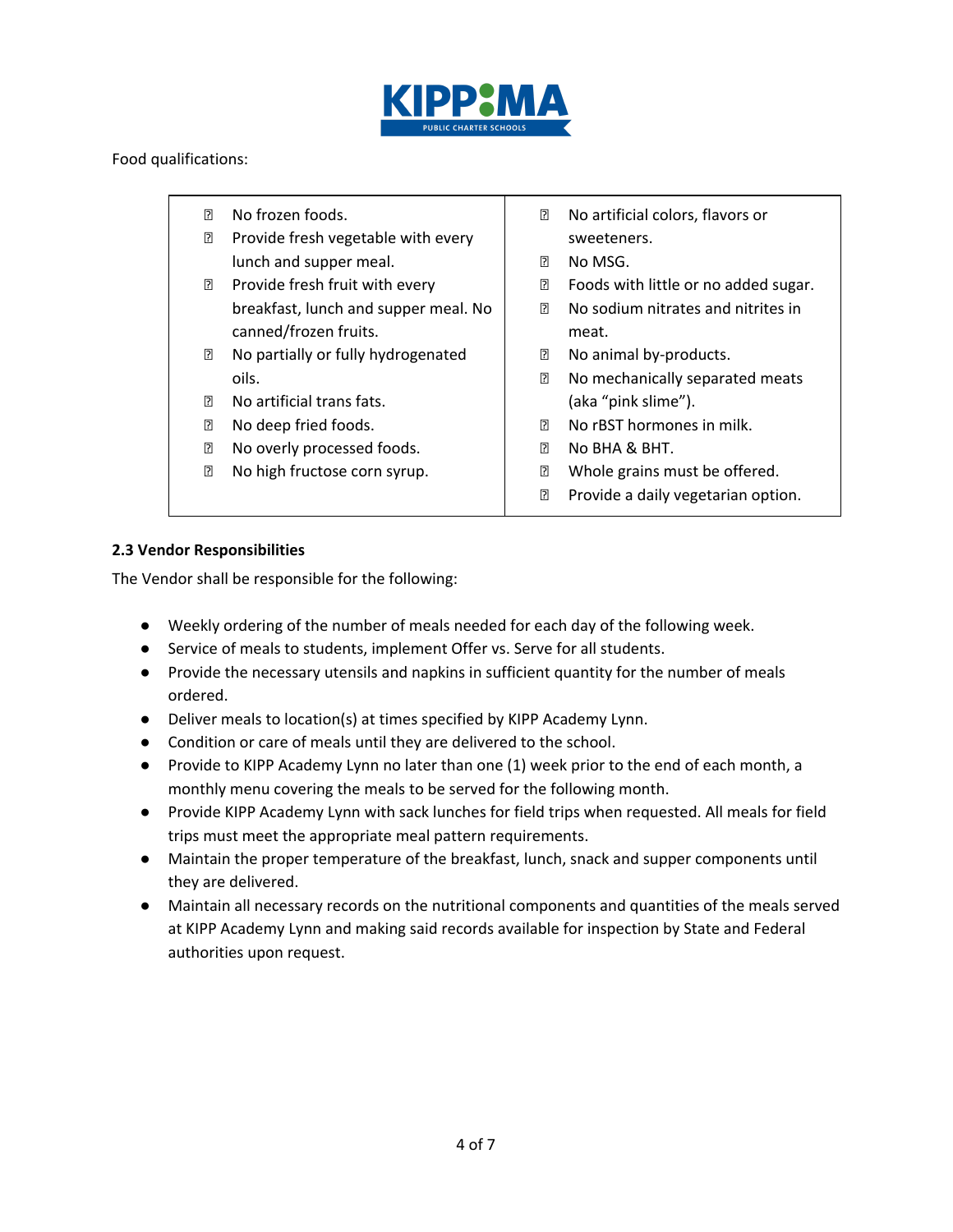

#### <span id="page-5-0"></span>**2.4 School Responsibilities**

KIPP Academy Lynn will be responsible for the following:

- Condition and care of meals once accepted upon delivery.
- Maintenance of the premises, equipment and facilities where meals will be served, and will adhere to the highest standards of cleanliness and sanitary practices to ensure compliance with state and local health and sanitation requirements related to the food service program.
- Distribution and collection of applications, determining student eligibility, counting meals served in accordance with eligibility, consolidation of counts of meals served to students, and claiming of meals for reimbursement.
- Maintenance of records required to substantiate free and reduced-price meals.
- Payment of invoices to the vendor using net 30 terms.
	- o No payment will be made for meals that are spoiled or unwholesome at time of service, do not meet the specifications, or do not otherwise meet the requirement of the agreement. However, no deduction will be made unless KIPP Academy Lynn provides written notification of the meal service for which the deduction is to be made, specifying the number of meals for which we intend to deduct payment and setting forth the reasons for the deduction. KIPP Academy Lynn will provide such notice no later than three (3) business days after the date the meal was served.
	- o If any invoices presented for payment are not paid within the number of days specified, the charges from the invoice may be subject to a late fee, the terms to be outlined in the contract. All late fees will be paid from KIPP Academy Lynn's general fund, not food service account funds.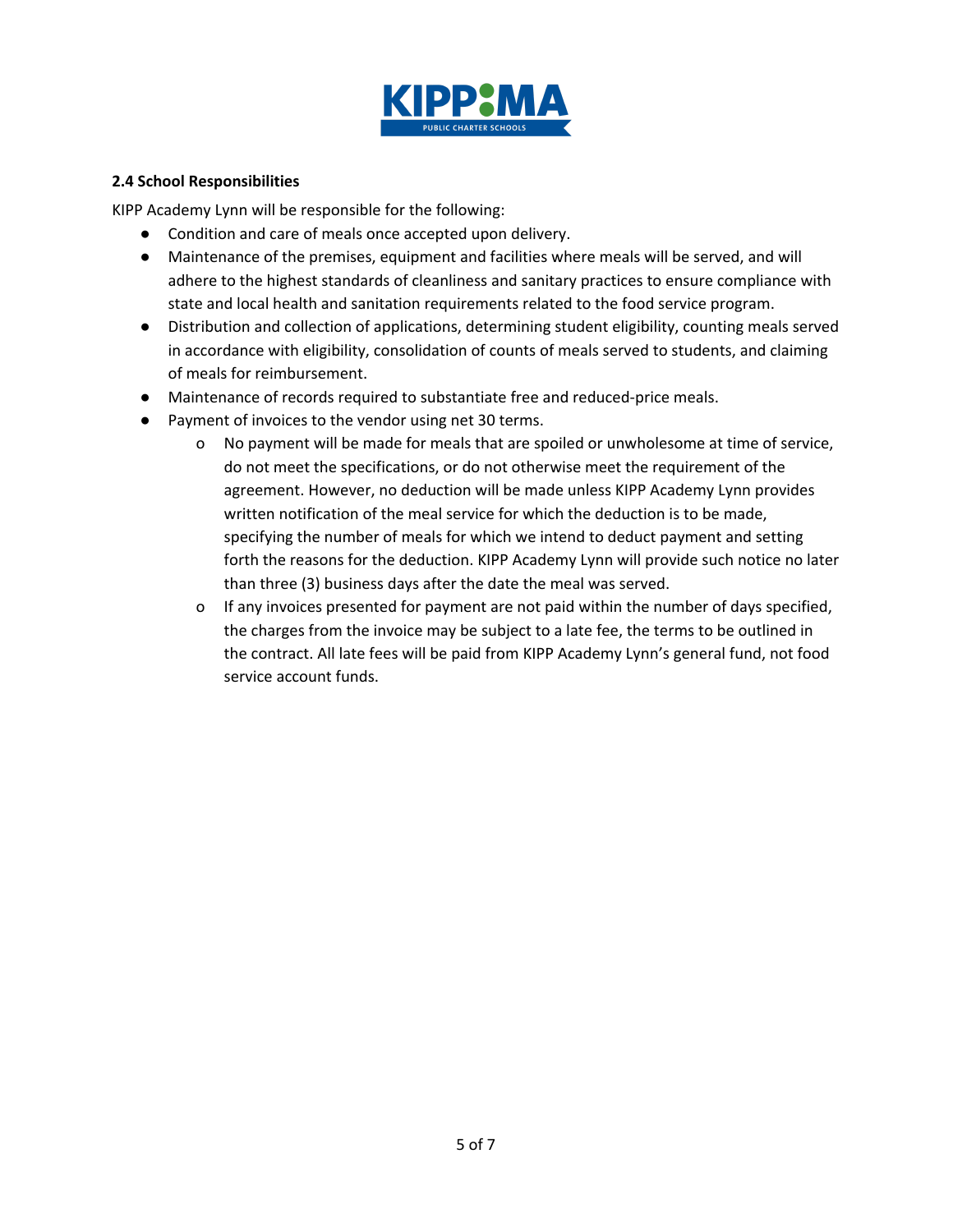

# <span id="page-6-0"></span>**SECTION 3: PROPOSAL SPECIFICATIONS**

#### <span id="page-6-1"></span>**3.1 Contract Period**

The contract period will be July 1, 2018 through June 30, 2019, with the option to renew up to four (4) one-year contracts.

#### <span id="page-6-2"></span>**3.2 Proposals Must Include**

- Description of services including but not limited to the following:
	- o Menu development rationale
	- o Placing orders
	- o Equipment needed
	- o Nutrition advocacy
	- o Duration and extent of experience in the operation of school meal services
	- o Additional services
- Cost per meal (breakfast, lunch, snack, supper)
- Sample 21-day cycle menu for breakfast, lunch, snack and supper including nutritional information showing compliance with federal and state meal program requirements.
- A copy of current health certifications for the food service facility in which it prepares meals for the NSLP.
- Proof of liability insurance and proposed indemnity language
- Materials/supplies provided
- 3 professional references

For contracts in excess of \$150,000, include the following certifications:

- Certificate of Independent Price Determination
- Certification Regarding Debarment, Suspension, and Ineligibility
- Certification Regarding Lobbying
- Disclosure of Lobbying Activities